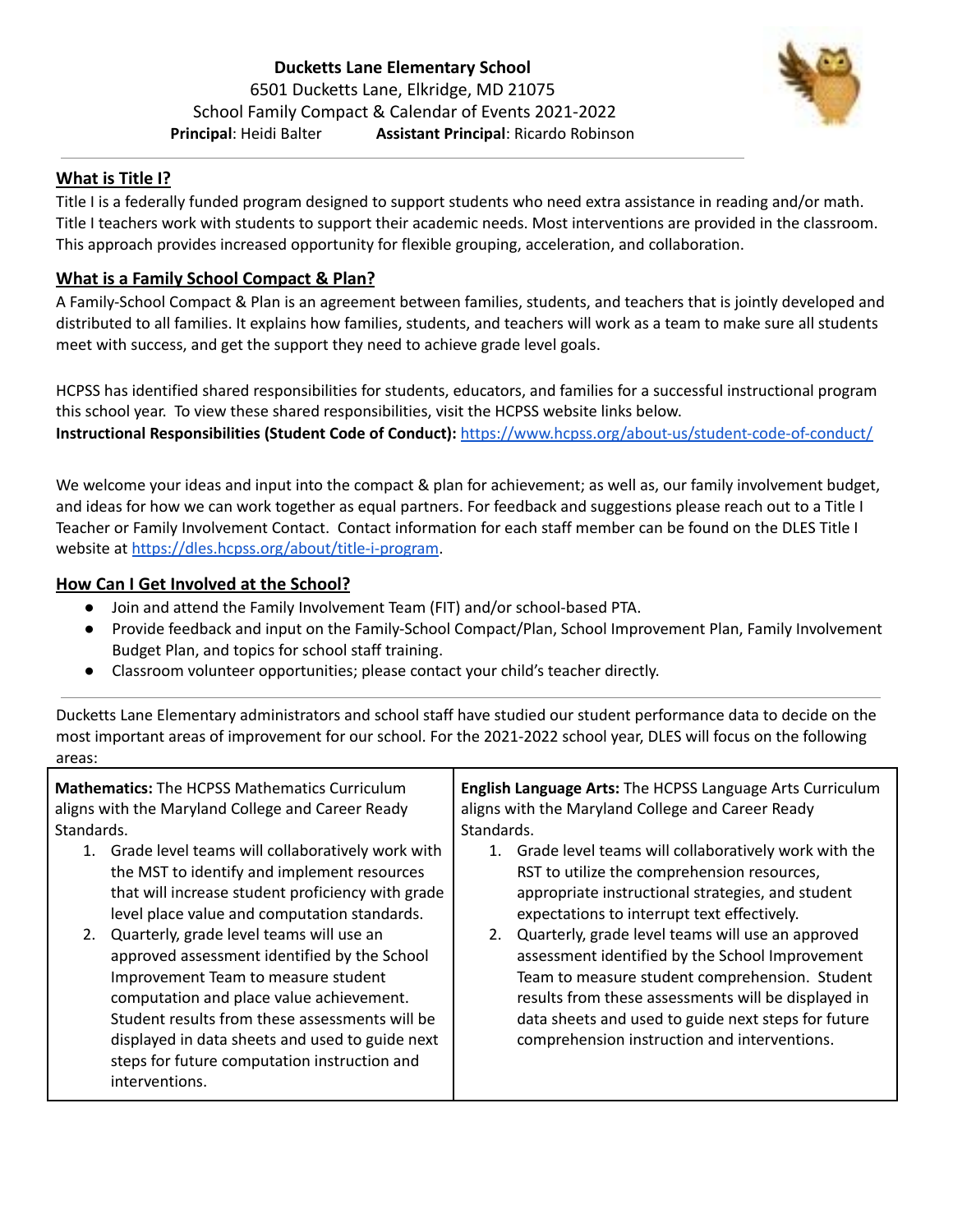# **Ducketts Lane Elementary School** 6501 Ducketts Lane, Elkridge, MD 21075 School Family Compact & Calendar of Events 2021-2022 **Principal**: Heidi Balter **Assistant Principal**: Ricardo Robinson



3. Teachers will participate in an after school book club that supports acceleration of learning to improve the goal of improving student computation and place value. Participants will share what they have learned during collaborative planning.

**Belonging:** Equitable and restorative discipline practices support students' access to a well-rounded curriculum and opportunities, which ultimately lead to graduation and long-term success. HCPSS is committed to reducing disproportionality in implementing discipline, including reducing the need for disciplinary actions, ensuring consistency in suspension usage, and to meet school quality targets for discipline proportionality that are included in all School Improvement Plans (SIPs).

- 1. Fifteen minutes of each school day will be dedicated to instruction based around the **Caring School Community Program**. Students have the opportunities to use the skills they have received instruction using the Caring School Community Program throughout the school day.
- 2. Professional learning and implementation of proactive and responsive **classroom-based strategies** that promote inclusion and high expectations for all student groups regardless of **gender, race or socioeconomic background** to develop an understanding of self, colleagues, students, and families to support belonging through a racial equity lens.

*For a snapshot of the DLES School Improvement Plan visit our school's website. <https://dles.hcpss.org/about/school-improvement-plan>*

# **Grade Level Goals:**

**Pre-K**

- Math: By the end of Pre-Kindergarten, students will be able to identify numbers 0-10. All students will demonstrate awareness of one-to-one correspondence up to 10.
- English/ Language Arts: By the end of Pre-Kindergarten, students will show growth in letter and sound identification. All students will work on identifying and writing their first name.

# **Kindergarten**

- Math: Students will develop understanding of counting, place value, addition & subtraction within 10, basic geometry and measurement skills, and word problems.
- English/ Language Arts: Students will begin to read and understand different genres of text. Students will participate in a literacy program incorporating reading, writing, speaking, language, and listening standards.

# **Grade 1**

- **●** Math: Students will develop understanding of counting, place value, addition & subtraction within 100, basic geometry and measurement skills, and word problems.
- **●** English/ Language Arts: Students will focus on early literacy skills and strategies, including reading comprehension, fluency, phonics, decoding, and high-frequency words. Students will read and listen to fiction and nonfiction texts. Students will also write or draw for a variety of purposes.

# **Grade 2**

- Math: Students will read, write, and represent numbers to 1,000 while focusing on addition and subtraction strategies. They will solve word problems with money up to \$10 and tell time to the nearest five minutes.
- English/ Language Arts: Students will accurately read, understand, and discuss different genres of text. Students will participate in a literacy program that emphasizes increasing reading and writing stamina, reading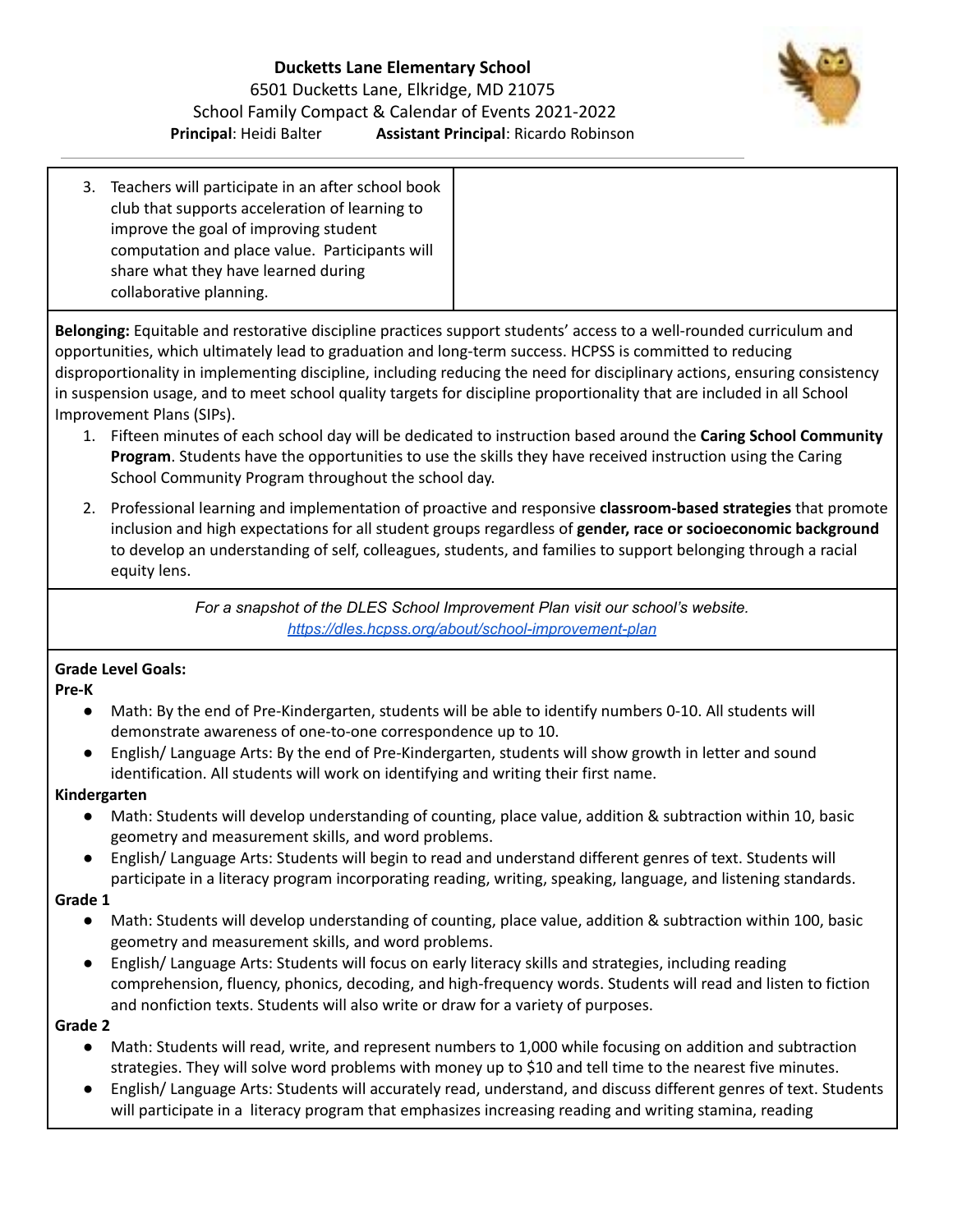# **Ducketts Lane Elementary School** 6501 Ducketts Lane, Elkridge, MD 21075 School Family Compact & Calendar of Events 2021-2022 **Principal**: Heidi Balter **Assistant Principal**: Ricardo Robinson



comprehension, fluency, vocabulary, and deepening phonemic awareness.

#### **Grade 3**

- Math: Students will develop understanding of place value, rounding, multi-digit addition, subtraction, basic fact multiplication and division, and develop an initial understanding of fractions, geometry & problem solving.
- English/ Language Arts: Students will accurately read and understand different genres of text. Students will write across genres while using correct grammar, capitalization, punctuation, vocabulary, and spelling. Students will be able to respond orally and in writing to what they have read or heard.

#### **Grade 4**

- Math: Students will develop understanding of place value, rounding, multi-digit addition, subtraction, multiplication, and division, and develop a deeper understanding of fractions, decimals, geometry & problem solving.
- English/ Language Arts: Students will accurately read and understand different genres of text. Students will write across genres while using correct grammar, capitalization, punctuation, vocabulary, and spelling. Students will be able to respond orally and in writing to what they have read or heard.

#### **Grade 5**

- Math: Students will deepen their understanding of multi-digit place value, rounding, geometry, and problem solving. They will strengthen their ability to compute with whole numbers, fractions, and decimals.
- English/ Language Arts: Students will accurately read and understand different genres of text. Students will write across genres while using correct grammar, capitalization, punctuation, vocabulary, and spelling through the Being a Writer program. Students will be able to respond orally and in writing to what they have read or heard.

# **Family Calendar of Events 2021-2022**

*Transportation, childcare, interpreter services, and translated documents will be available upon request as needed.*

| Program                                                            | <b>Time &amp; Date</b>                                                                                                                                 | <b>Details</b>                                                                                                                                                                                                                                                                                                                                                                                                                                                                                                                                                                                                                                                                                                                            |
|--------------------------------------------------------------------|--------------------------------------------------------------------------------------------------------------------------------------------------------|-------------------------------------------------------------------------------------------------------------------------------------------------------------------------------------------------------------------------------------------------------------------------------------------------------------------------------------------------------------------------------------------------------------------------------------------------------------------------------------------------------------------------------------------------------------------------------------------------------------------------------------------------------------------------------------------------------------------------------------------|
| <b>Title I Annual Meeting &amp;</b><br><b>Back to School Night</b> | 8/26/21 K, 5:00-6:00 PM<br>PreK/RECC, 6:00-7:00 PM<br>9/13/21 GT 6:00-6:30 PM<br>Grades 3-5 6:30-8:00 PM<br>9/14/21 Grades 1-2, 6:30-8:00<br><b>PM</b> | Parents are invited to meet their child's<br>teacher(s) and hear about what their child will be<br>learning during in-person instruction. Parents will<br>also have the opportunity to learn about their child's<br>daily schedule, school rules, as well as academic<br>expectations, how to stay connected, and the PTA.<br>Also, find out ways to help your child at home, how<br>to volunteer, as well as how to join our School<br>Improvement Team or Family Involvement Team.<br>Parents will learn about the Schoolwide Title I<br>program, where to find more information, and how<br>to give input into the Title I Budget and the School<br>Compact and Family Plan. There will be time to ask<br>questions and give feedback. |
| <b>Parent-Teacher Conferences</b>                                  | 11/22/2021, 11/23/2021,<br>11/24/2021 Time TBA                                                                                                         | Parents are invited to meet their child's teacher(s)<br>and hear about how their child is progressing in their                                                                                                                                                                                                                                                                                                                                                                                                                                                                                                                                                                                                                            |